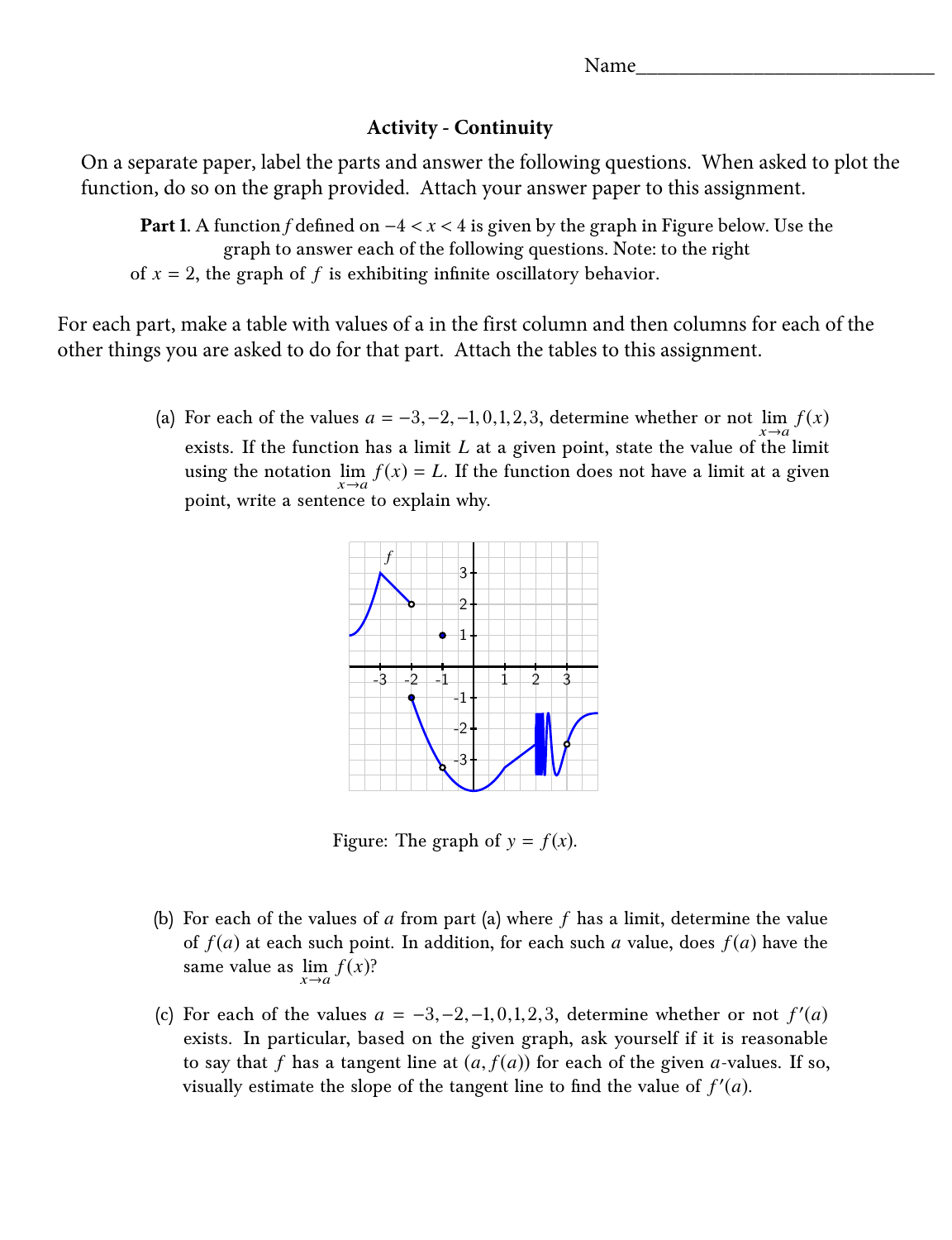## **Part 2.**

Consider a function that is piecewise-defined according to the formula

$$
f(x) = \begin{cases} 3(x+2) + 2 & \text{for } -3 < x < -2 \\ \frac{2}{3}(x+2) + 1 & \text{for } -2 \le x < -1 \\ \frac{2}{3}(x+2) + 1 & \text{for } -1 < x < 1 \\ 2 & \text{for } x = 1 \\ 4 - x & \text{for } x > 1 \end{cases}
$$

Make a table of the values below and use the given formula to answer the following questions as columns in the table. Attach the table to this assignment.



Figure: Axes for plotting the function  $y = f(x)$ 

- (a) For each of the values  $a = -2, -1, 0, 1, 2$ , compute  $f(a)$ .
- (b) For each of the values  $a = -2, -1, 0, 1, 2$ , determine  $\lim_{x \to a^{-}} f(x)$  and  $\lim_{x \to a^{+}} f(x)$ .
- (c) For each of the values  $a = -2, -1, 0, 1, 2$ , determine  $\lim_{x \to a} f(x)$ . If the limit fails to exist, explain why by discussing the left- and right-hand limits at the relevant *a*-value.
- (d) For which values of *a* is the following statement true?

$$
\lim_{x \to a} f(x) \neq f(a)
$$

(e) On the axes provided above, sketch an accurate, labeled graph of  $y = f(x)$ . Be sure to carefully use open circles ( $\circ$ ) and filled circles ( $\bullet$ ) to represent key points on the graph, as dictated by the piecewise formula.